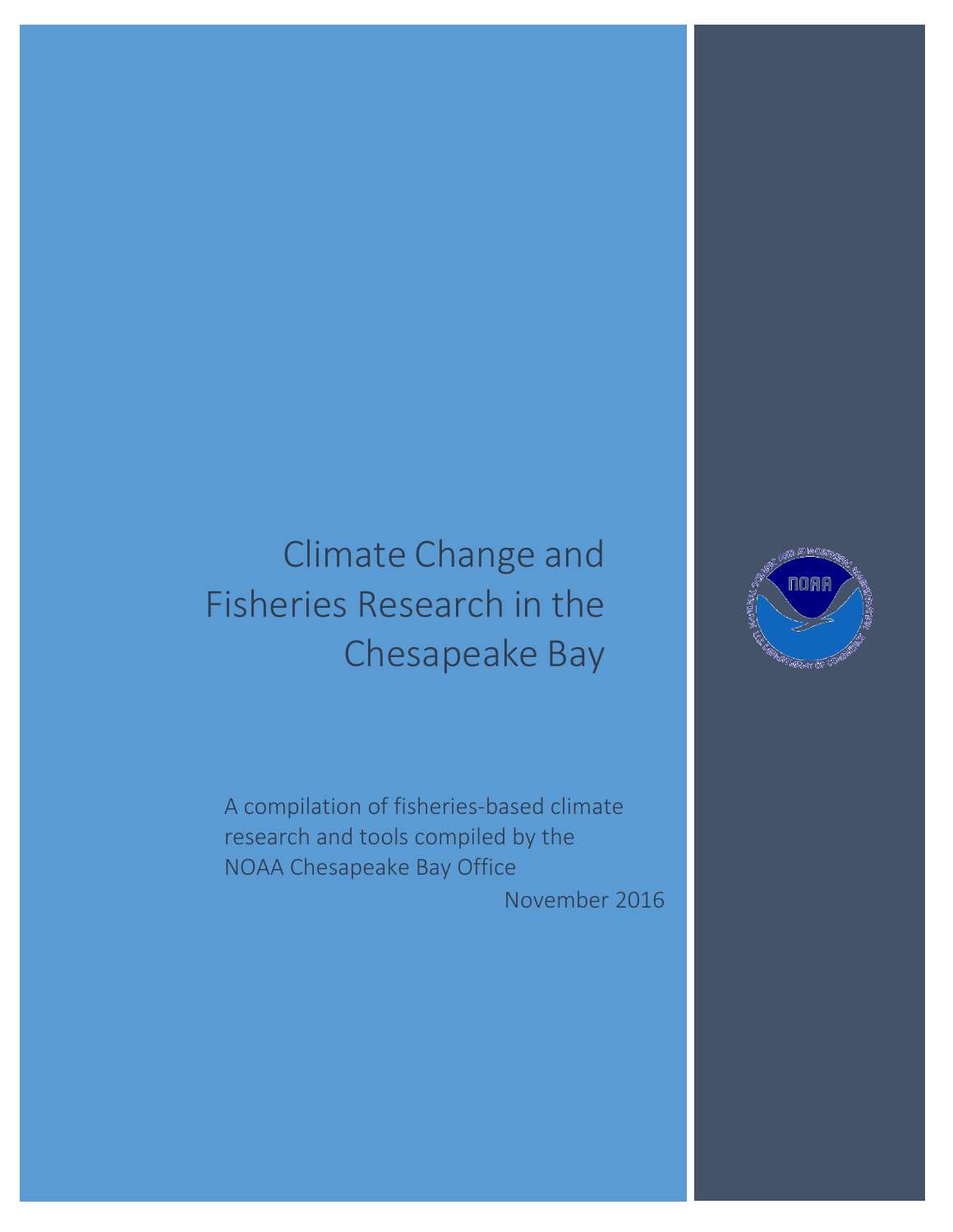This compilation of fisheries-based climate research and tools was compiled by the NOAA Chesapeake Bay Office. The contents of this document were compiled based on a review of both peer-reviewed and grey literature as related to the 2014 Chesapeake Bay Agreement Goal to "increase the resiliency of the Chesapeake Bay Watershed, including its living resources, habitats, public infrastructure and communities, to withstand adverse impacts from changing environmental and climate conditions." This document is not intended to be an exhaustive list; recognizing that there are additional research and tool development under way within [the region.](mailto:zoe.johnson@noaa.gov)  This document will be updated on an annual basis.

Please contact Zoë Johnson (zoe.johnson@noaa.gov) to suggest content for the next edition of this publication.

 $\frac{1}{2}$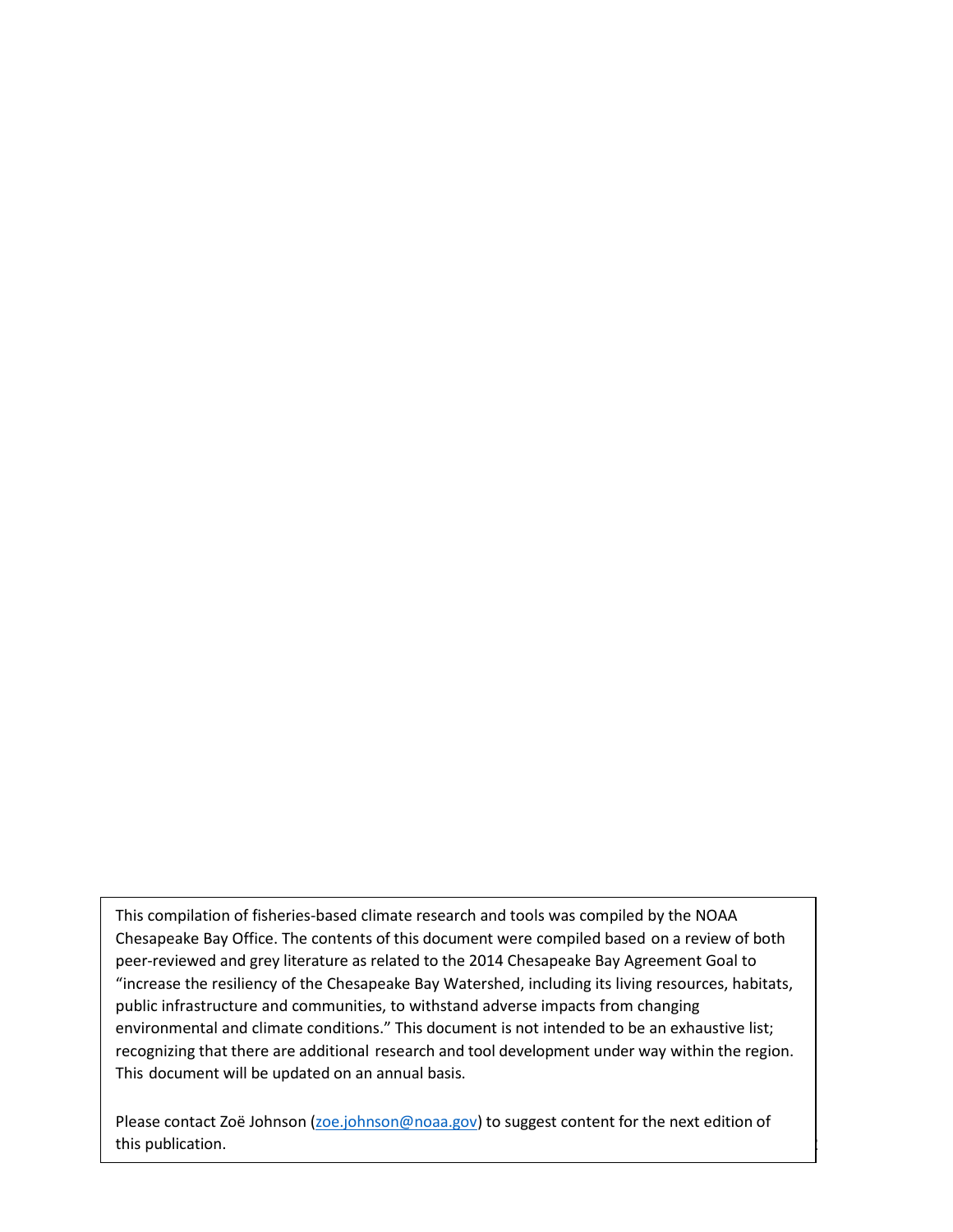## **Table of Contents**

**Page Number**

| <b>Section I: Oysters</b>                       |       |
|-------------------------------------------------|-------|
| <b>Section II: Blue Crab</b>                    | 4     |
| <b>Section III: Striped Bass</b>                | 5     |
| <b>Section IV: Forage</b>                       | 5     |
| <u> Section V: Submerged Aquatic Vegetation</u> | 6     |
| Section VI: "Finfish" Non-specific              | 6     |
| <b>Section VII: General Biota</b>               |       |
| <b>Section VIII: Habitat</b>                    | 8     |
| <b>Section IX: Tools</b>                        | I ( ) |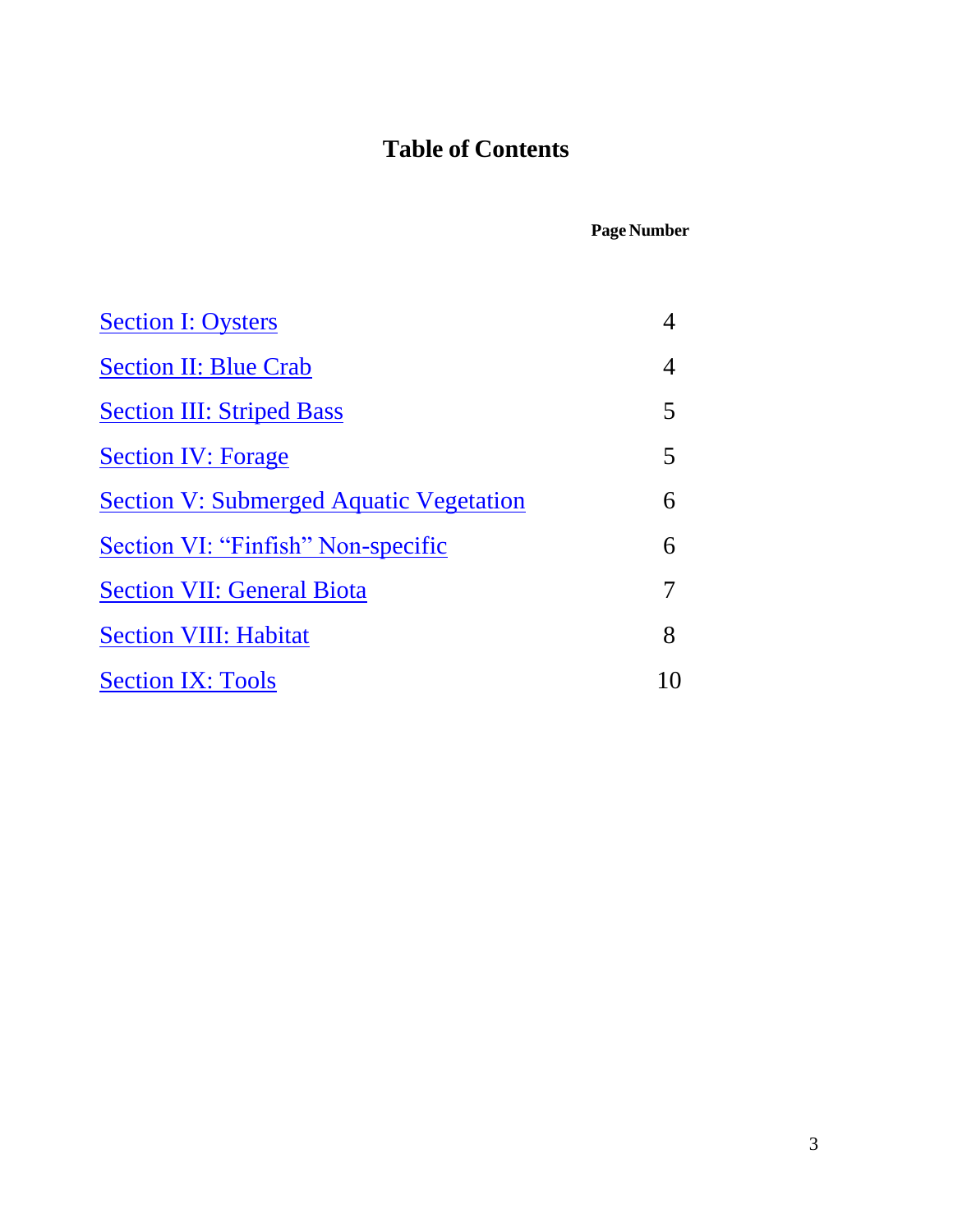## <span id="page-3-0"></span>**Section I: Oysters**

[Kimmel, D.G., Tarnowski, M., Newell, R.I.E. 2012. Long-term \(1939 to 2008\) spatial patterns](http://www.bioone.org/doi/abs/10.2983/035.031.0414)  [in juvenile eastern oyster \(Crassostrea virginica, Gmelin 1791\) abundance in the Maryland](http://www.bioone.org/doi/abs/10.2983/035.031.0414)  [portion of Chesapeake Bay. Journal of Shellfish Research 31, 1023-1031.](http://www.bioone.org/doi/abs/10.2983/035.031.0414)

[Levinton, J., Doall, M., Ralston, D., Starke, A., Allam, B. 2011. Climate change, precipitation](http://journals.plos.org/plosone/article?id=10.1371/journal.pone.0018849)  [and impacts on an estuarine refuge from disease. PLoS ONE 6\(4\): e18849.](http://journals.plos.org/plosone/article?id=10.1371/journal.pone.0018849)  [doi:10.1371/journal.pone.001884 9.](http://journals.plos.org/plosone/article?id=10.1371/journal.pone.0018849)

Waldbusser, G.G., Steenson, R.A., Green, M.A. [2011. Oyster shell dissolution rates in estuarine](http://www.bioone.org/doi/abs/10.2983/035.030.0308)  [waters: effects of pH and shell legacy. Journal of Shellfish Research 30, 659-669.](http://www.bioone.org/doi/abs/10.2983/035.030.0308)

[Waldbusser, G., Voigt, E., Bergschneider, H., Green, M., Newell, R. 2011. Biocalcification in](http://oceanacidification.msi.ucsb.edu/workshops/reading-resources/Waldbrusser%202011-Estauries%20and%20coasts.pdf)  [the Eastern Oyster \(Crassostrea virginica\) in relation to long-term trends in Chesapeake Bay](http://oceanacidification.msi.ucsb.edu/workshops/reading-resources/Waldbrusser%202011-Estauries%20and%20coasts.pdf)  [pH. Estuaries and Coasts 34\(2\), 221-231.](http://oceanacidification.msi.ucsb.edu/workshops/reading-resources/Waldbrusser%202011-Estauries%20and%20coasts.pdf)

Kimmel, D.G. and Newell, R.I. [2007. The influence of climate variation on eastern oyster](http://onlinelibrary.wiley.com/doi/10.4319/lo.2007.52.3.0959/pdf)  [\(Crassostrea virginica\) juvenile abundance in Chesapeake Bay. Limnology and Oceanography,](http://onlinelibrary.wiley.com/doi/10.4319/lo.2007.52.3.0959/pdf)  [52\(3\), pp.959-965.](http://onlinelibrary.wiley.com/doi/10.4319/lo.2007.52.3.0959/pdf)

[Cook, T., Folli, M., Klinck, J., Ford, S. and Miller, J. 1998. The relationship between increasing](http://www.atmos.washington.edu/~dennis/Cook_Oyster_ECSS_1998.pdf)  [sea-surface temperature and the northward spread of Perkinsus marinus \(Dermo\) disease](http://www.atmos.washington.edu/~dennis/Cook_Oyster_ECSS_1998.pdf)  [epizootics in oysters. Estuarine, Coastal and Shelf Science, 46\(4\), pp.587-597.](http://www.atmos.washington.edu/~dennis/Cook_Oyster_ECSS_1998.pdf)

[Ford, S.E. 1996. Range extension by the oyster parasite Perkinsus marinus into the northeastern](https://www.researchgate.net/publication/279905411_Ford_S_E_Range_extension_by_the_oyster_parasite_Perkinsus_marinus_into_the_northeastern_United_States_response_to_climate_change_J_Shellfish_Res)  United States: response to climate change? [Oceanographic Literature Review, 12\(43\), p.1265.](https://www.researchgate.net/publication/279905411_Ford_S_E_Range_extension_by_the_oyster_parasite_Perkinsus_marinus_into_the_northeastern_United_States_response_to_climate_change_J_Shellfish_Res)

## <span id="page-3-1"></span>**Section II: Blue Crab**

[Eggleston, D.B., N.B. Reyns, L.L. Etherington, G.R. Plaia, and L. Xie. 2010. Tropical storm](http://onlinelibrary.wiley.com/doi/10.1111/j.1365-2419.2009.00530.x/abstract)  and environmental forcing on regional [blue crab \(Callinectes sapidus\) settlement. Fisheries](http://onlinelibrary.wiley.com/doi/10.1111/j.1365-2419.2009.00530.x/abstract)  [Oceanography 19:89-106.](http://onlinelibrary.wiley.com/doi/10.1111/j.1365-2419.2009.00530.x/abstract)

[Hines, A.H., Johnson, E.G., Darnell, M.Z., Rittschof, D., Miller, T.J., Bauer,](http://nsgl.gso.uri.edu/mdu/mdur10023.pdf) L.J., Rodgers, P., Aguilar, R. [2010. Predicting effects of climate change on blue crabs in Chesapeake Bay. In:](http://nsgl.gso.uri.edu/mdu/mdur10023.pdf)  [G.H. Kruse, G.L. Eckert, R.J. Foy, R.N. Lipcius, B. Sainte-Marie, D.L. Stram, D. Woodby](http://nsgl.gso.uri.edu/mdu/mdur10023.pdf)  [\(Editors\), Biology and Management of Exploited Crab Populations under Climate Change.](http://nsgl.gso.uri.edu/mdu/mdur10023.pdf)  [Alaska Sea Grant, University of Alaska Fairbanks, pp. 109-127.](http://nsgl.gso.uri.edu/mdu/mdur10023.pdf)

[Bauer, L., and T. Miller. 2006. Winter mortality of juvenile blue crabs in Chesapeake Bay.](http://drum.lib.umd.edu/bitstream/handle/1903/3363/umi-umd-3173.pdf;sequence=1)  [Masters Thesis, University of Maryland.](http://drum.lib.umd.edu/bitstream/handle/1903/3363/umi-umd-3173.pdf;sequence=1)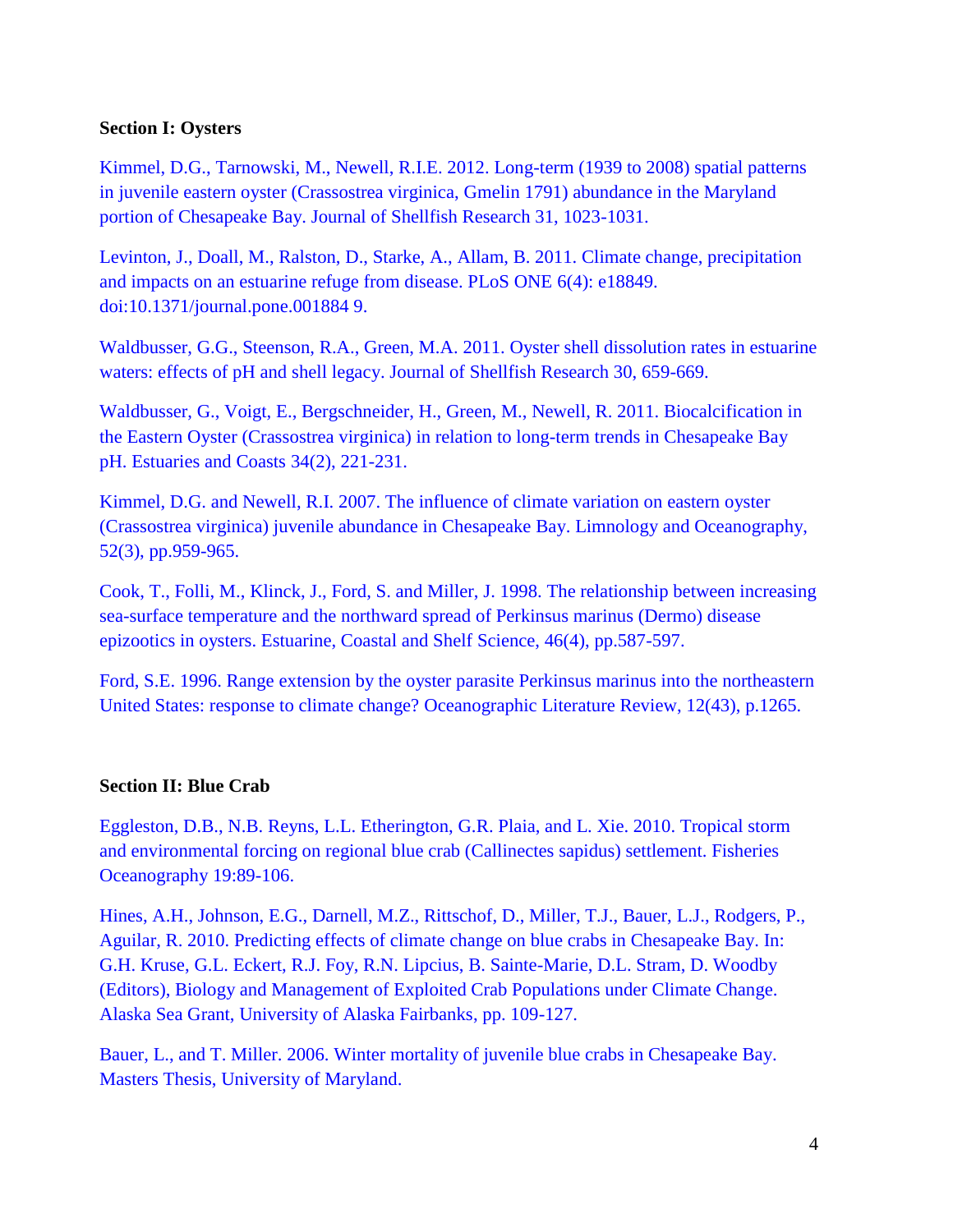Aguilar, R., A.H. Hines, T.G. Wolcott, D.L. [Wolcott, M.A. Kramer, and R.N. Lipcius. 2005.](http://ac.els-cdn.com/S0022098105000237/1-s2.0-S0022098105000237-main.pdf?_tid=9d5e86fa-446a-11e6-a82e-00000aacb361&acdnat=1467913718_735ecba7426e885a87e28e1ba6c2a002)  [The timing and route of movement and migration of post-copulatory female blue crabs,](http://ac.els-cdn.com/S0022098105000237/1-s2.0-S0022098105000237-main.pdf?_tid=9d5e86fa-446a-11e6-a82e-00000aacb361&acdnat=1467913718_735ecba7426e885a87e28e1ba6c2a002)  [Callinectes sapidus Rathbun, from the upper Chesapeake Bay. Journal of Experimental Marine](http://ac.els-cdn.com/S0022098105000237/1-s2.0-S0022098105000237-main.pdf?_tid=9d5e86fa-446a-11e6-a82e-00000aacb361&acdnat=1467913718_735ecba7426e885a87e28e1ba6c2a002)  [Biology and Ecology 319:117-128.](http://ac.els-cdn.com/S0022098105000237/1-s2.0-S0022098105000237-main.pdf?_tid=9d5e86fa-446a-11e6-a82e-00000aacb361&acdnat=1467913718_735ecba7426e885a87e28e1ba6c2a002)

## <span id="page-4-0"></span>**Section III: Striped Bass**

[Martino, E.J. and Houde, E.D. 2010. Recruitment of striped bass in Chesapeake Bay: spatial](http://www.int-res.com/articles/meps2010/409/m409p213.pdf)  [and temporal environmental variability and availability of zooplankton prey. Marine Ecology](http://www.int-res.com/articles/meps2010/409/m409p213.pdf)  [Progress Series, 409, pp.213-228.](http://www.int-res.com/articles/meps2010/409/m409p213.pdf)

[Coutant, C.C. 1990. Temperature-oxygen habitat for freshwater and coastal striped bass in a](http://www.tandfonline.com/doi/abs/10.1577/1548-8659(1990)119%3C0240%3ATHFFAC%3E2.3.CO%3B2)  [changing climate. Transactions of the American Fisheries Society, 119\(2\), pp.240-253.](http://www.tandfonline.com/doi/abs/10.1577/1548-8659(1990)119%3C0240%3ATHFFAC%3E2.3.CO%3B2)

[Coutant, C.C. 1985. Striped bass, temperature, and dissolved oxygen: a speculative hypothesis](https://www.researchgate.net/publication/250019423_Striped_Bass_Temperature_and_Dissolved_Oxygen_A_Speculative_Hypothesis_for_Environmental_Risk)  [for environmental risk. Transactions of the American Fisheries Society, 114\(1\), pp.31-61.](https://www.researchgate.net/publication/250019423_Striped_Bass_Temperature_and_Dissolved_Oxygen_A_Speculative_Hypothesis_for_Environmental_Risk)

[Price, K. S., D. A. Flemer, J. Taft, G. B. Mackiernan, W. Nehlsen, R. B. Biggs, N. Burger, and](http://www.tandfonline.com/doi/abs/10.1577/1548-8659(1985)114%3C97%3ANEOCBA%3E2.0.CO%3B2)  D. A. Blaylock. 1985. Nutrient enrichment [of Chesapeake Bay and its impact on the habitat of](http://www.tandfonline.com/doi/abs/10.1577/1548-8659(1985)114%3C97%3ANEOCBA%3E2.0.CO%3B2)  [Striped Bass: A speculative hypothesis, Trans. Amer. Fish. Soc., 114\(1\): 97–106.](http://www.tandfonline.com/doi/abs/10.1577/1548-8659(1985)114%3C97%3ANEOCBA%3E2.0.CO%3B2)

## <span id="page-4-1"></span>**Section IV: Forage**

[Buchheister, A., Houde, E.D. 2016. Forage indicators and consumption profiles for Chesapeake](http://www.chesapeakebay.net/channel_files/23179/3_buchheister_git_meeting_12-14-15_final.pdf)  [Bay fishes, Final Report. University of Maryland Center for Environmental Science,](http://www.chesapeakebay.net/channel_files/23179/3_buchheister_git_meeting_12-14-15_final.pdf)  [Chesapeake Biological Laboratory, Ref. No. \[UMCES\]](http://www.chesapeakebay.net/channel_files/23179/3_buchheister_git_meeting_12-14-15_final.pdf) CBL 2016-001.

[Miller SH, Breitburg DL, Burrell RB, Keppel AG. 2016.](http://www.int-res.com/articles/feature/m549p001.pdf) Acidification increases sensitivity to [hypoxia in important forage fishes. Mar Ecol Prog Ser 549:1-8.](http://www.int-res.com/articles/feature/m549p001.pdf)

<span id="page-4-2"></span>[Prosser, D. 2014. Chesapeake Bay Forage Base: Waterbird Predation and Population Trends.](http://www.chesapeake.org/stac/presentations/234_20141112_Prosser_Waterbirds.pdf)  [United States Geological Survey Patuxent Wildlife Research Center.](http://www.chesapeake.org/stac/presentations/234_20141112_Prosser_Waterbirds.pdf)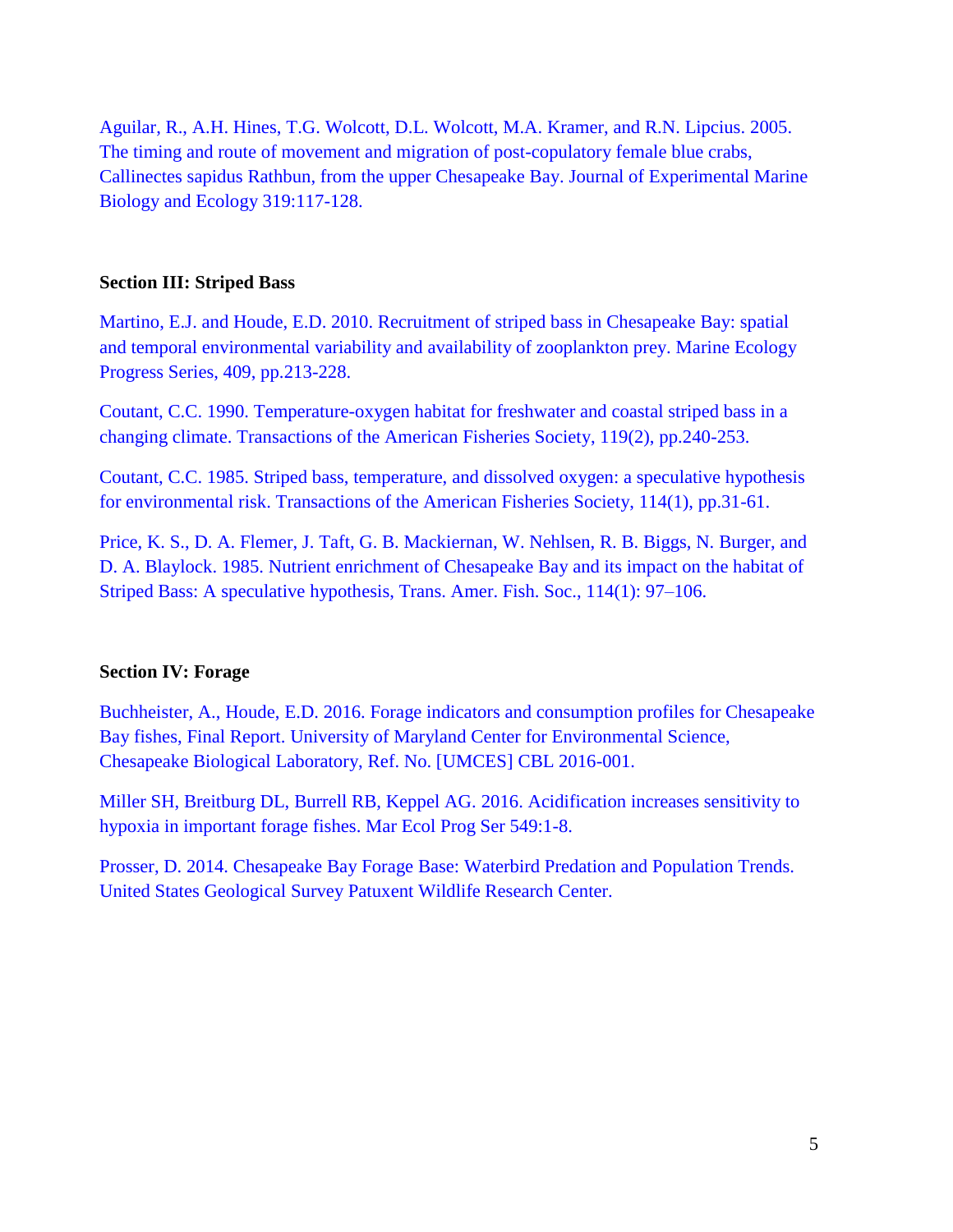## **Section V: Submerged Aquatic Vegetation (SAV)**

[Zimmerman, R.C., Hill, V.J. and Gallegos, C.L. 2015. Predicting effects of ocean warming,](https://www.researchgate.net/profile/Victoria_Hill8/publication/280732967_Predicting_effects_of_ocean_warming_acidification_and_water_quality_on_Chesapeake_region_eelgrass/links/55c3b8fa08aeca747d5fadbd.pdf)  [acidification, and water quality on Chesapeake region eelgrass. Limnology and Oceanography,](https://www.researchgate.net/profile/Victoria_Hill8/publication/280732967_Predicting_effects_of_ocean_warming_acidification_and_water_quality_on_Chesapeake_region_eelgrass/links/55c3b8fa08aeca747d5fadbd.pdf)  [60\(5\), pp.1781-1804.](https://www.researchgate.net/profile/Victoria_Hill8/publication/280732967_Predicting_effects_of_ocean_warming_acidification_and_water_quality_on_Chesapeake_region_eelgrass/links/55c3b8fa08aeca747d5fadbd.pdf)

[Jarvis, J.C., Brush, M.J., Moore, K.A. 2014. Modeling loss and recovery of Zostera marina beds](https://research.jcu.edu.au/tropwater/publications/Jarvisetal2014ModelinglossandrecoveryofZosteramarinabedsintheChesapeakeBay.pdf)  [in the Chesapeake Bay: The role of seedlings and seed-bank viability. Aquatic](https://research.jcu.edu.au/tropwater/publications/Jarvisetal2014ModelinglossandrecoveryofZosteramarinabedsintheChesapeakeBay.pdf) Botany 113, 32- [45.](https://research.jcu.edu.au/tropwater/publications/Jarvisetal2014ModelinglossandrecoveryofZosteramarinabedsintheChesapeakeBay.pdf)

[Orth, R.J., Williams, M.R., Marion, S., Wilcox, D.J., Carruthers, T.J.B., Moore, K.A., Kemp,](http://www.jstor.org/stable/40863485?seq=1#page_scan_tab_contents)  [W.M., Dennison, W.C., Rybicki, N., Bergstrom, P., Batiuk, R. 2010. Long-term trends in](http://www.jstor.org/stable/40863485?seq=1#page_scan_tab_contents)  [submersed aquatic vegetation \(SAV\) in Chesapeake Bay, USA, related to water quality.](http://www.jstor.org/stable/40863485?seq=1#page_scan_tab_contents)  [Estuaries and Coasts 33, 1144–1163.](http://www.jstor.org/stable/40863485?seq=1#page_scan_tab_contents)

[Moore, K.A. and Jarvis, J.C. 2008. Environmental factors affecting recent summertime eelgrass](http://www.bioone.org/doi/full/10.2112/SI55-014)  [diebacks in the lower Chesapeake Bay: implications for long-term persistence. Journal of](http://www.bioone.org/doi/full/10.2112/SI55-014)  [Coastal Research, pp.135-147.](http://www.bioone.org/doi/full/10.2112/SI55-014)

[Palacios, S.L. and Zimmerman, R.C. 2007. Response of eelgrass Zostera marina to CO~ 2](http://www.int-res.com/articles/feature/m344p001)  [enrichment: possible impacts of climate change and potential for remediation of coastal](http://www.int-res.com/articles/feature/m344p001)  [habitats. Marine Ecology-Progress Series, 344, p.1.](http://www.int-res.com/articles/feature/m344p001)

## <span id="page-5-0"></span>**Section VI: "Finfish" Non-specific**

[Jones, C.M. 2013. Can we predict the future: juvenile finfish and their seagrass nurseries in the](http://icesjms.oxfordjournals.org/content/early/2013/09/04/icesjms.fst142.full.pdf+html)  Chesapeake [Bay. ICES Journal of Marine Science doi:10.1093/icesjms/fst142.](http://icesjms.oxfordjournals.org/content/early/2013/09/04/icesjms.fst142.full.pdf+html)

[Nye, J.A., Link, J.S., Hare, J.A, and W.J. Overholtz. 2009. Changing spatial distribution of fish](http://www.int-res.com/abstracts/meps/v393/p111-129)  [stocks in relation to climate and population size on the Northeast United States continental](http://www.int-res.com/abstracts/meps/v393/p111-129)  [shelf, Marine Ecology Progress, 393:111-129.](http://www.int-res.com/abstracts/meps/v393/p111-129)

[Wood, R. J., D. F. Boesch, and V. S. Kennedy. 2002. Future consequences of climate change](http://www.umces.edu/sites/default/files/pdfs/db_Future.pdf)  [for the Chesapeake Bay ecosystem and its fisheries, Am. Fish. Soc. Symp., 32: 171–184.](http://www.umces.edu/sites/default/files/pdfs/db_Future.pdf)

[Wood, R. J. 2000. Synoptic scale climatic forcing of multispecies fish recruitment patterns in](http://proxy.vims.edu/library/Theses/Wood2000.pdf)  [Chesapeake Bay, Ph.D. thesis, University of Virginia, School of Marine Science, The College](http://proxy.vims.edu/library/Theses/Wood2000.pdf)  [of William and Mary, Gloucester Point, VA.](http://proxy.vims.edu/library/Theses/Wood2000.pdf)

[Rombough, P.J. 1997, January. The effects of temperature on embryonic and larval](https://books.google.com/books?hl=en&lr=&id=p7L0x74mrNEC&oi=fnd&pg=PA177&dq=Rombough,+P.J.,+1997,+January.+The+effects+of+temperature+on+embryonic+and+larval+development.+In+Seminar+Series-Society+For+Experimental+Biology(Vol.+61,+pp.+177-224).+Cambridge+University+Press.&ots=-2fhai2RUX&sig=6sFKzpHzT_bQzBjIKUiR66gqiLQ#v=onepage&q&f=false)  [development. In Seminar Series-Society For Experimental Biology](https://books.google.com/books?hl=en&lr=&id=p7L0x74mrNEC&oi=fnd&pg=PA177&dq=Rombough,+P.J.,+1997,+January.+The+effects+of+temperature+on+embryonic+and+larval+development.+In+Seminar+Series-Society+For+Experimental+Biology(Vol.+61,+pp.+177-224).+Cambridge+University+Press.&ots=-2fhai2RUX&sig=6sFKzpHzT_bQzBjIKUiR66gqiLQ#v=onepage&q&f=false) (Vol. 61, pp. 177-224). [Cambridge University Press.](https://books.google.com/books?hl=en&lr=&id=p7L0x74mrNEC&oi=fnd&pg=PA177&dq=Rombough,+P.J.,+1997,+January.+The+effects+of+temperature+on+embryonic+and+larval+development.+In+Seminar+Series-Society+For+Experimental+Biology(Vol.+61,+pp.+177-224).+Cambridge+University+Press.&ots=-2fhai2RUX&sig=6sFKzpHzT_bQzBjIKUiR66gqiLQ#v=onepage&q&f=false)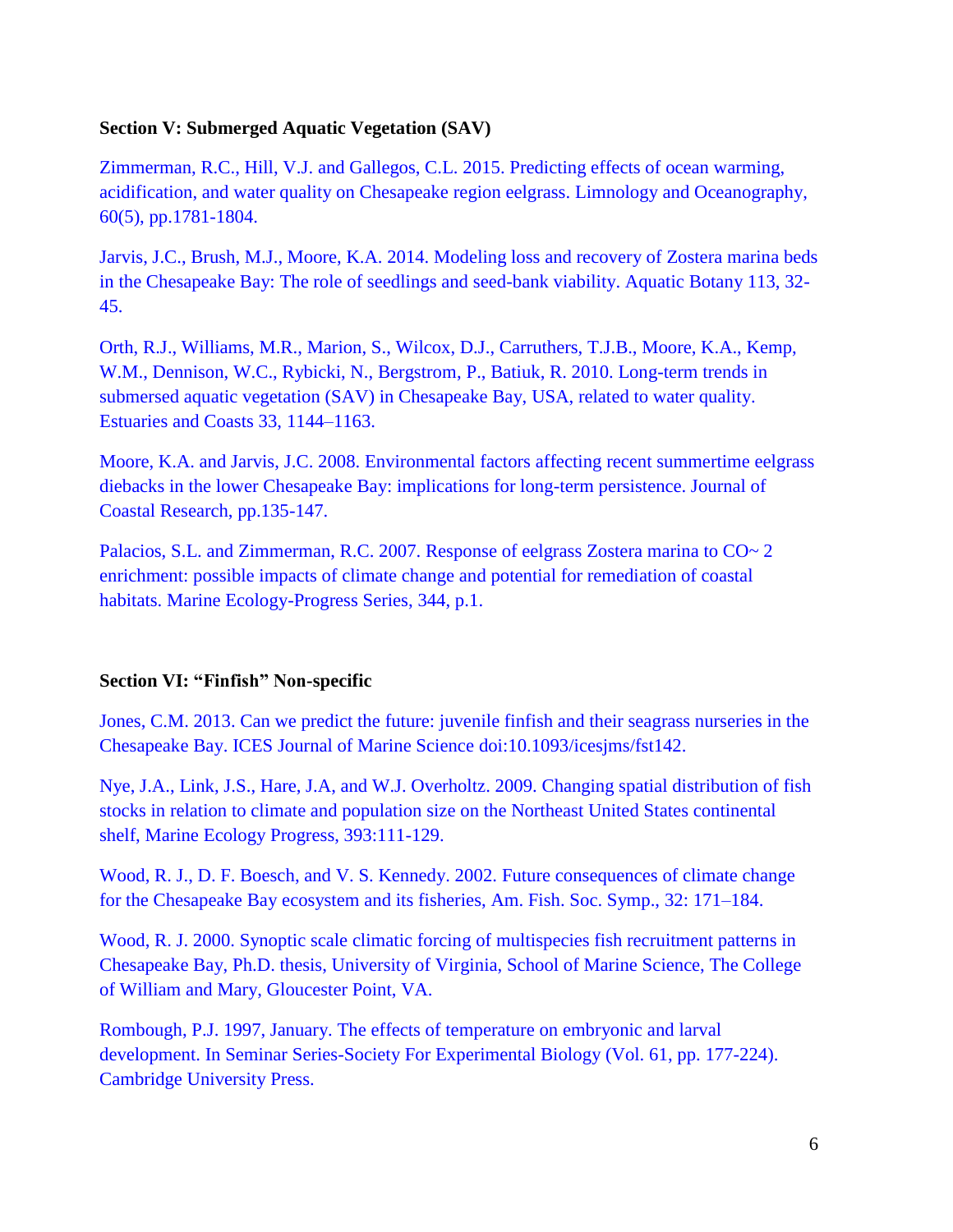[Frank, K.T., Perry, R.I. and Drinkwater, K.F. 1990. Predicted response of Northwest Atlantic](http://www.tandfonline.com/doi/abs/10.1577/1548-8659(1990)119%3C0353%3APRONAI%3E2.3.CO%3B2)  [invertebrate and fish stocks to CO2-induced climate change. Transactions of the American](http://www.tandfonline.com/doi/abs/10.1577/1548-8659(1990)119%3C0353%3APRONAI%3E2.3.CO%3B2)  [Fisheries Society, 119\(2\), pp.353-365.](http://www.tandfonline.com/doi/abs/10.1577/1548-8659(1990)119%3C0353%3APRONAI%3E2.3.CO%3B2)

## <span id="page-6-0"></span>**Section VII: General Biota**

[Hare JA, Morrison WE, Nelson MW, Stachura MM, Teeters EJ, et al. 2016.](http://journals.plos.org/plosone/article?id=10.1371/journal.pone.0146756) A Vulnerability [Assessment of Fish and Invertebrates to Climate Change on the Northeast U.S. Continental](http://journals.plos.org/plosone/article?id=10.1371/journal.pone.0146756)  [Shelf. PLoS ONE 11\(2\): e0146756. doi: 10.1371/journal.pone.0146756.](http://journals.plos.org/plosone/article?id=10.1371/journal.pone.0146756)

[Vaquer-Sunyer, R., Duarte, C.M. 2011. Temperature effects on oxygen thresholds for hypoxia](http://digital.csic.es/bitstream/10261/30809/3/Temperature%20effects%20on%20thresholds%20of%20hypoxia%20for%20marine%20benthic%20organisms.pdf)  [in marine benthic organisms. Global Change Biology 17, 1788-1797.](http://digital.csic.es/bitstream/10261/30809/3/Temperature%20effects%20on%20thresholds%20of%20hypoxia%20for%20marine%20benthic%20organisms.pdf)

Johnson Z.P. et. al., "Bay and Aquatic Ecosystems." [Comprehensive Strategy for Reducing](http://climatechange.maryland.gov/wp-content/uploads/sites/16/2014/12/ian_report_2991.pdf)  [Maryland's Vulnerability to Climate Change, Phase II: Building Societal, Economic, and](http://climatechange.maryland.gov/wp-content/uploads/sites/16/2014/12/ian_report_2991.pdf)  [Ecological Resilience. A report to the Maryland Commission on Climate Change from the](http://climatechange.maryland.gov/wp-content/uploads/sites/16/2014/12/ian_report_2991.pdf)  Adaptation and Response Working Group. [2010. Boicourt KE and Johnson ZP \(eds\).University](http://climatechange.maryland.gov/wp-content/uploads/sites/16/2014/12/ian_report_2991.pdf)  [of Maryland Center for Environmental Science, Cambridge, Maryland and Maryland](http://climatechange.maryland.gov/wp-content/uploads/sites/16/2014/12/ian_report_2991.pdf)  [Department of Natural Resources, Annapolis, Maryland.](http://climatechange.maryland.gov/wp-content/uploads/sites/16/2014/12/ian_report_2991.pdf)

[Najjar, R.G., Pyke, C.R., Adams, M.B., Breitburg, D., Hershner, C., Kemp, M., Howarth, R.,](http://www.nrs.fs.fed.us/pubs/jrnl/2010/nrs_2010_najjar_001.pdf)  [Mulholland, M.R., Paolisso, M., Secor, D. and Sellner, K. 2010. Potential climate-change](http://www.nrs.fs.fed.us/pubs/jrnl/2010/nrs_2010_najjar_001.pdf)  [impacts on the Chesapeake Bay. Estuarine, Coastal and Shelf Science, 86\(1\), pp.1-20.](http://www.nrs.fs.fed.us/pubs/jrnl/2010/nrs_2010_najjar_001.pdf)

[Codispoti, L.A. 2010. Interesting times for marine N2O. Science, 327\(5971\), pp.1339-1340.](http://science.sciencemag.org/content/sci/327/5971/1339.full.pdf)

[Stranko S.A., R.H. Hilderbrand, R.P. Morgan III, M.W. Staley, A.J. Becker, A. Roseberry-](http://citeseerx.ist.psu.edu/viewdoc/download?doi=10.1.1.544.7307&rep=rep1&type=pdf)[Lincoln, E.S. Perry, and P.T. Jacobson. 2008. Brook trout declines with changes to land cover](http://citeseerx.ist.psu.edu/viewdoc/download?doi=10.1.1.544.7307&rep=rep1&type=pdf)  [and temperature in Maryland. North American Journal of Fisheries Management 28: 1223-](http://citeseerx.ist.psu.edu/viewdoc/download?doi=10.1.1.544.7307&rep=rep1&type=pdf) [1232.](http://citeseerx.ist.psu.edu/viewdoc/download?doi=10.1.1.544.7307&rep=rep1&type=pdf)

[U. S. Environmental Protection Agency. 2008. Climate Change and Aquatic Invasive Species,](http://www.chesapeake.org/pubs/Copy%20of%20climatechangefinaldraft.pdf)  [Washington, D.C., EPA/600/R-08/014.](http://www.chesapeake.org/pubs/Copy%20of%20climatechangefinaldraft.pdf)

[Pyke, C.R., Najjar, R.G., Adams, M.B., Breitburg, D., Kemp, M., Hershner, C., Howarth, R.,](http://www.nrs.fs.fed.us/pubs/jrnl/2010/nrs_2010_najjar_001.pdf)  [Mulholland, M., Paolisso, M., Secor, D. and Sellner, K. 2008. Climate Change and the](http://www.nrs.fs.fed.us/pubs/jrnl/2010/nrs_2010_najjar_001.pdf)  [Chesapeake Bay: State-of-the-Science Review and Recommendations. A Report from the](http://www.nrs.fs.fed.us/pubs/jrnl/2010/nrs_2010_najjar_001.pdf)  [Chesapeake Bay Program Science and Technical Advisory Committee \(STAC\). Annapolis,](http://www.nrs.fs.fed.us/pubs/jrnl/2010/nrs_2010_najjar_001.pdf)  [MD, 59.](http://www.nrs.fs.fed.us/pubs/jrnl/2010/nrs_2010_najjar_001.pdf)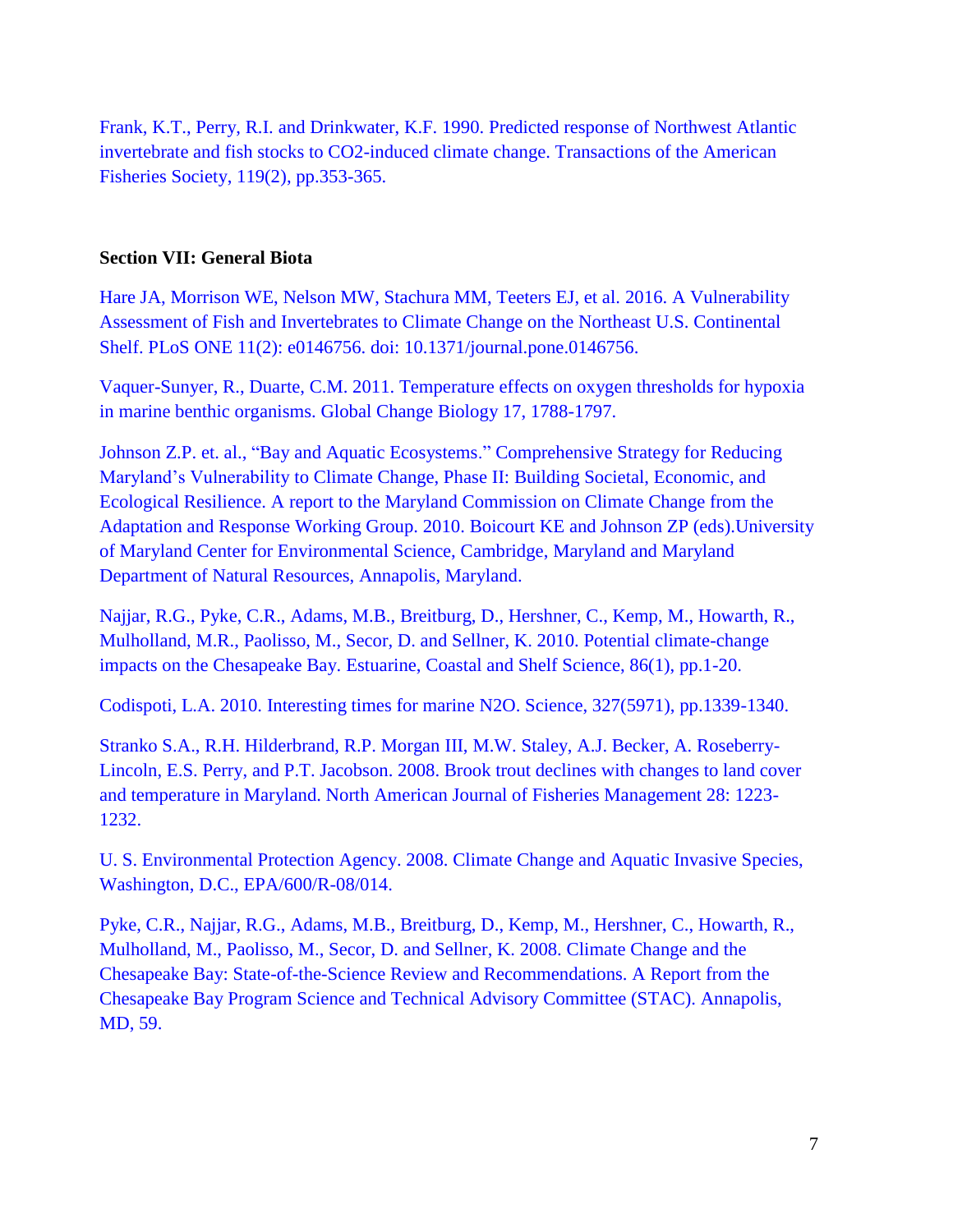[Boesch, D.F., Coles, V.J., Kimmel, D.G. and Miller, W.D. 2007. Coastal dead zones and global](http://www.c2es.org/docUploads/Regional-Impacts-Chesapeake.pdf)  [climate change: ramifications of climate change for Chesapeake Bay hypoxia. Regional impacts](http://www.c2es.org/docUploads/Regional-Impacts-Chesapeake.pdf)  [of climate change: four case studies in the United States, pp.57-70.](http://www.c2es.org/docUploads/Regional-Impacts-Chesapeake.pdf)

[Twilley, R.R., Kleypas, J.A., Cowan Jr, J.H. and Hare, S.R. 2002. Coastal and marine](http://www.c2es.org/taxonomy/term/138)  [ecosystems & Global climate change: Potential Effects on US Resources \(pp. 1-64\). Arlington,](http://www.c2es.org/taxonomy/term/138)  [VA: Pew Center on Global Climate Change.](http://www.c2es.org/taxonomy/term/138)

[Wood, R.J., Boesch, D.F. and Kennedy, V.S. 2002. Future consequences of climate change for](http://www.umces.edu/sites/default/files/pdfs/db_Future.pdf)  [the Chesapeake Bay ecosystem and its fisheries. In American Fisheries Society Symposium](http://www.umces.edu/sites/default/files/pdfs/db_Future.pdf)  [\(Vol. 32, pp. 171-184\).](http://www.umces.edu/sites/default/files/pdfs/db_Future.pdf)

[Najjar, R.G., Walker, H.A., Anderson, P.J., Barron, E.J., Bord, R.J., Gibson, J.R., Kennedy,](http://www.cara.psu.edu/about/publications/Najjar_et_al_2000.pdf)  [V.S., Knight, C.G., Megonigal, J.P., O'Connor, R.E. and Polsky, C.D. 2000. The potential](http://www.cara.psu.edu/about/publications/Najjar_et_al_2000.pdf)  [impacts of climate change on the mid-Atlantic coastal region. Climate Research, 14\(3\), pp.219-](http://www.cara.psu.edu/about/publications/Najjar_et_al_2000.pdf) [233.](http://www.cara.psu.edu/about/publications/Najjar_et_al_2000.pdf)

[Breitburg, D.L., Loher, T., Pacey, C.A. and Gerstein, A. 1997. Varying effects of low dissolved](http://www.jstor.org/stable/2963467?seq=1#page_scan_tab_contents)  [oxygen on trophic interactions in an estuarine food web. Ecological Monographs, 67\(4\),](http://www.jstor.org/stable/2963467?seq=1#page_scan_tab_contents)  [pp.489-507.](http://www.jstor.org/stable/2963467?seq=1#page_scan_tab_contents)

Diaz, R.J. and Rosenberg, R. 1995. Marine [benthic hypoxia: a review of its ecological effects](https://www.researchgate.net/profile/Robert_Diaz5/publication/236628341_Marine_benthic_hypoxia_a_review_of_its_ecological_effects_and_the_behavioral_responses_of_benthic_macrofauna._Oceanogr_Mar_Biol_33245-303_An_Annual_Review/links/02e7e526a7c717396d000000.pdf)  [and the behavioral responses of benthic macrofauna. Oceanography and marine biology. An](https://www.researchgate.net/profile/Robert_Diaz5/publication/236628341_Marine_benthic_hypoxia_a_review_of_its_ecological_effects_and_the_behavioral_responses_of_benthic_macrofauna._Oceanogr_Mar_Biol_33245-303_An_Annual_Review/links/02e7e526a7c717396d000000.pdf)  [annual review, 33, pp.245-03.](https://www.researchgate.net/profile/Robert_Diaz5/publication/236628341_Marine_benthic_hypoxia_a_review_of_its_ecological_effects_and_the_behavioral_responses_of_benthic_macrofauna._Oceanogr_Mar_Biol_33245-303_An_Annual_Review/links/02e7e526a7c717396d000000.pdf)

## <span id="page-7-0"></span>**Section VIII: Habitat**

[Hare JA, Morrison WE, Nelson MW, Stachura MM, Teeters EJ, et al. 2016. A Vulnerability](http://journals.plos.org/plosone/article?id=10.1371/journal.pone.0146756)  [Assessment of Fish and Invertebrates to Climate Change on the Northeast](http://journals.plos.org/plosone/article?id=10.1371/journal.pone.0146756) U.S. Continental [Shelf. PLoS ONE 11\(2\): e0146756. doi: 10.1371/journal.pone.0146756.](http://journals.plos.org/plosone/article?id=10.1371/journal.pone.0146756)

Lee, [M., E. Shevliakova, S. Malyshev, P.C.D. Milly, and P.R. Jaffé. 2016. Climate variability](http://onlinelibrary.wiley.com/doi/10.1002/2016GL069254/pdf)  [and extremes interacting with nitrogen storage, amplify eutrophication risk,](http://onlinelibrary.wiley.com/doi/10.1002/2016GL069254/pdf) *Geophys. Res. Lett., 43* [7520-7528, doi:10.1002/2016GL069254.](http://onlinelibrary.wiley.com/doi/10.1002/2016GL069254/pdf)

[Zimmerman, R.C., Hill, V.J. and Gallegos, C.L. 2015. Predicting effects of ocean warming,](https://www.researchgate.net/profile/Victoria_Hill8/publication/280732967_Predicting_effects_of_ocean_warming_acidification_and_water_quality_on_Chesapeake_region_eelgrass/links/55c3b8fa08aeca747d5fadbd.pdf)  acidification, and water quality on Chesapeake [region eelgrass. Limnology and Oceanography,](https://www.researchgate.net/profile/Victoria_Hill8/publication/280732967_Predicting_effects_of_ocean_warming_acidification_and_water_quality_on_Chesapeake_region_eelgrass/links/55c3b8fa08aeca747d5fadbd.pdf)  [60\(5\), pp.1781-1804.](https://www.researchgate.net/profile/Victoria_Hill8/publication/280732967_Predicting_effects_of_ocean_warming_acidification_and_water_quality_on_Chesapeake_region_eelgrass/links/55c3b8fa08aeca747d5fadbd.pdf)

[Jarvis, J.C., Brush, M.J., Moore, K.A. 2014. Modeling loss and recovery of Zostera marina beds](https://research.jcu.edu.au/tropwater/publications/Jarvisetal2014ModelinglossandrecoveryofZosteramarinabedsintheChesapeakeBay.pdf)  [in the Chesapeake Bay: The role of seedlings and seed-bank viability. Aquatic Botany 113, 32-](https://research.jcu.edu.au/tropwater/publications/Jarvisetal2014ModelinglossandrecoveryofZosteramarinabedsintheChesapeakeBay.pdf) [45.](https://research.jcu.edu.au/tropwater/publications/Jarvisetal2014ModelinglossandrecoveryofZosteramarinabedsintheChesapeakeBay.pdf)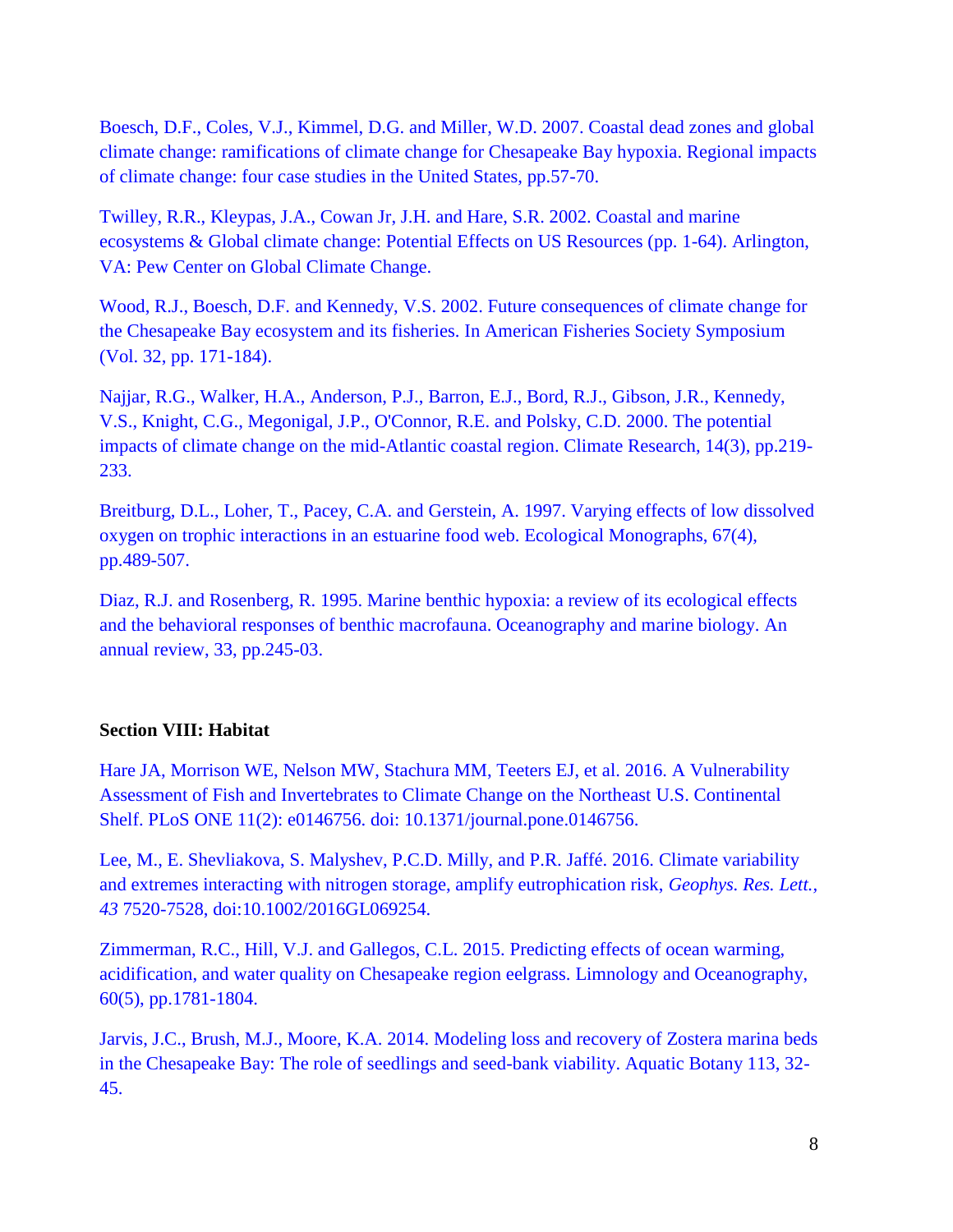[Vaquer-Sunyer, R., Duarte, C.M. 2011. Temperature effects on oxygen thresholds for hypoxia](http://digital.csic.es/bitstream/10261/30809/3/Temperature%20effects%20on%20thresholds%20of%20hypoxia%20for%20marine%20benthic%20organisms.pdf)  [in marine benthic organisms. Global Change Biology 17, 1788-1797.](http://digital.csic.es/bitstream/10261/30809/3/Temperature%20effects%20on%20thresholds%20of%20hypoxia%20for%20marine%20benthic%20organisms.pdf)

[Codispoti, L.A. 2010. Interesting times for marine N2O. Science, 327\(5971\), pp.1339-1340.](http://science.sciencemag.org/content/sci/327/5971/1339.full.pdf)

[Najjar, R.G., Pyke, C.R., Adams, M.B., Breitburg, D., Hershner, C., Kemp, M., Howarth, R.,](http://www.nrs.fs.fed.us/pubs/jrnl/2010/nrs_2010_najjar_001.pdf)  [Mulholland, M.R., Paolisso, M., Secor, D. and Sellner, K. 2010. Potential climate-change](http://www.nrs.fs.fed.us/pubs/jrnl/2010/nrs_2010_najjar_001.pdf)  [impacts on the Chesapeake Bay. Estuarine, Coastal and Shelf Science, 86\(1\), pp.1-20.](http://www.nrs.fs.fed.us/pubs/jrnl/2010/nrs_2010_najjar_001.pdf)

[Orth, R.J., Williams, M.R., Marion, S., Wilcox, D.J., Carruthers, T.J.B., Moore, K.A., Kemp,](http://www.jstor.org/stable/40863485?seq=1#page_scan_tab_contents)  [W.M., Dennison, W.C., Rybicki, N., Bergstrom, P., Batiuk, R.](http://www.jstor.org/stable/40863485?seq=1#page_scan_tab_contents) 2010. Long-term trends in [submersed aquatic vegetation \(SAV\) in Chesapeake Bay, USA, related to water quality.](http://www.jstor.org/stable/40863485?seq=1#page_scan_tab_contents)  [Estuaries and Coasts 33, 1144–1163.](http://www.jstor.org/stable/40863485?seq=1#page_scan_tab_contents)

[Palmer MA, DP Lettenmaier, NL Poff, SL Postel, B Richter, and R Warner. 2009. Climate](https://www.ncbi.nlm.nih.gov/pubmed/19597873)  [change and river ecosystems: protection and adaptation options. Environmental Management](https://www.ncbi.nlm.nih.gov/pubmed/19597873)  [44: 1053-1068.](https://www.ncbi.nlm.nih.gov/pubmed/19597873)

Moore, K.A. and Jarvis, J.C. [2008. Environmental factors affecting recent summertime eelgrass](http://www.bioone.org/doi/pdf/10.2112/SI55-014)  [diebacks in the lower Chesapeake Bay: implications for long-term persistence. Journal of](http://www.bioone.org/doi/pdf/10.2112/SI55-014)  [Coastal Research, pp.135-147.](http://www.bioone.org/doi/pdf/10.2112/SI55-014)

[Pyke, C.R., Najjar, R.G., Adams, M.B., Breitburg, D., Kemp, M., Hershner, C., Howarth, R.,](http://www.nrs.fs.fed.us/pubs/jrnl/2010/nrs_2010_najjar_001.pdf)  [Mulholland, M., Paolisso, M., Secor, D. and Sellner, K.](http://www.nrs.fs.fed.us/pubs/jrnl/2010/nrs_2010_najjar_001.pdf) 2008. Climate Change and the [Chesapeake Bay: State-of-the-Science Review and Recommendations. A Report from the](http://www.nrs.fs.fed.us/pubs/jrnl/2010/nrs_2010_najjar_001.pdf)  [Chesapeake Bay Program Science and Technical Advisory Committee \(STAC\). Annapolis,](http://www.nrs.fs.fed.us/pubs/jrnl/2010/nrs_2010_najjar_001.pdf)  [MD, 59.](http://www.nrs.fs.fed.us/pubs/jrnl/2010/nrs_2010_najjar_001.pdf)

[U.S. Environmental Protection Agency. 2008. Climate Change and Aquatic Invasive Species,](http://www.chesapeake.org/pubs/Copy%20of%20climatechangefinaldraft.pdf)  [Washington, D.C., EPA/600/R-08/014.](http://www.chesapeake.org/pubs/Copy%20of%20climatechangefinaldraft.pdf)

[Boesch, D.F., Coles, V.J., Kimmel, D.G. and Miller, W.D.](http://www.c2es.org/docUploads/Regional-Impacts-Chesapeake.pdf) 2007. Coastal dead zones and global [climate change: ramifications of climate change for Chesapeake Bay hypoxia. Regional impacts](http://www.c2es.org/docUploads/Regional-Impacts-Chesapeake.pdf)  [of climate change: four case studies in the United States, pp.57-70.](http://www.c2es.org/docUploads/Regional-Impacts-Chesapeake.pdf)

[Palacios, S.L. and Zimmerman, R.C., 2007. Response of eelgrass Zostera marina to CO~ 2](http://www.int-res.com/articles/feature/m344p001)  [enrichment: possible impacts of climate change and potential for remediation of coastal](http://www.int-res.com/articles/feature/m344p001)  habitats. [Marine Ecology-Progress Series,](http://www.int-res.com/articles/feature/m344p001) 344, p.1.

[Twilley, R.R., Kleypas, J.A., Cowan Jr, J.H. and Hare, S.R. 2002. Coastal and marine](http://www.c2es.org/taxonomy/term/138)  [ecosystems & Global climate change: Potential Effects on US Resources \(pp. 1-64\). Arlington,](http://www.c2es.org/taxonomy/term/138)  [VA: Pew Center on Global Climate Change.](http://www.c2es.org/taxonomy/term/138)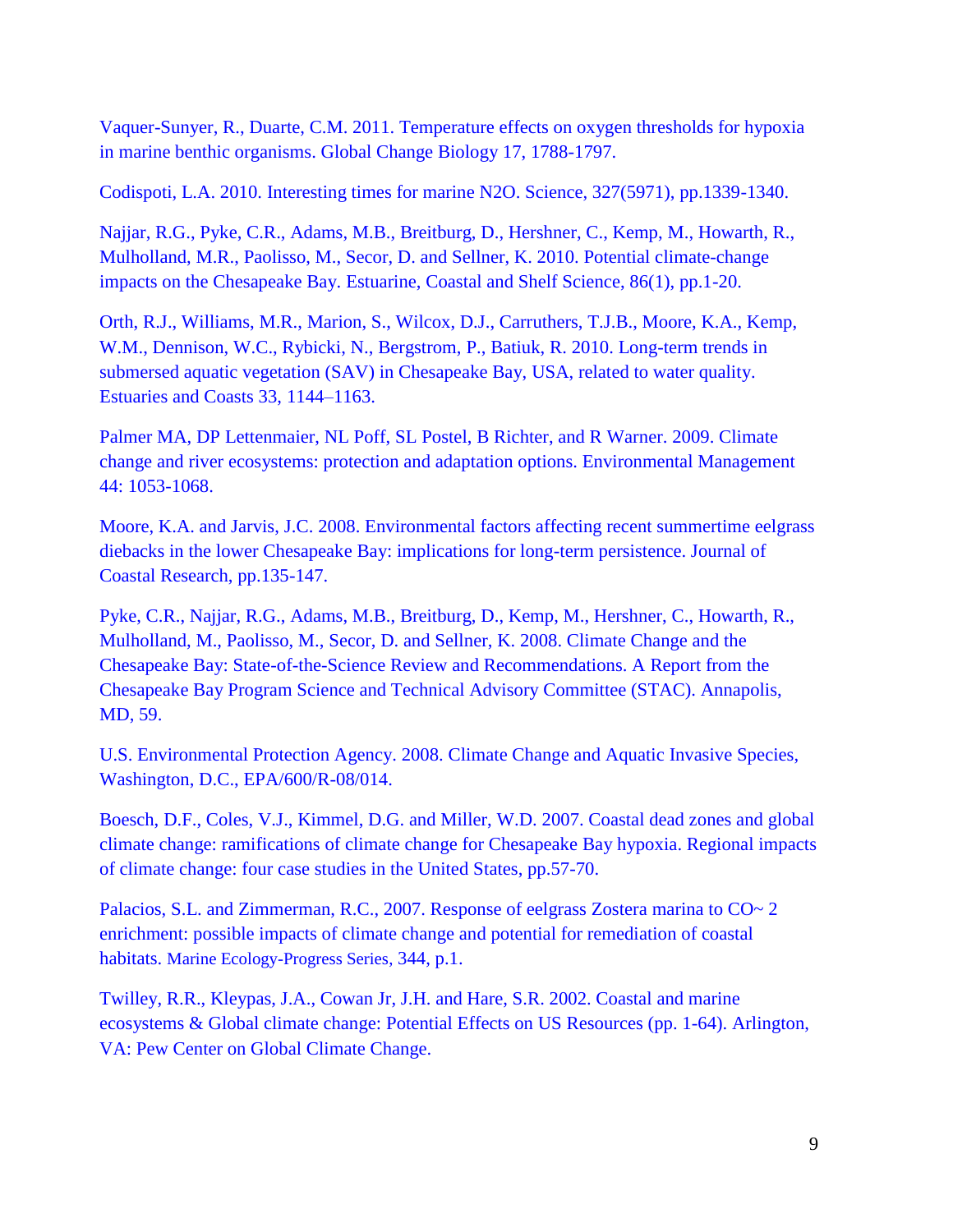[Wood, R.J., Boesch, D.F. and Kennedy, V.S. 2002. Future consequences of climate change for](http://www.umces.edu/sites/default/files/pdfs/db_Future.pdf)  [the Chesapeake Bay ecosystem and its fisheries. In American Fisheries Society Symposium](http://www.umces.edu/sites/default/files/pdfs/db_Future.pdf)  [\(Vol. 32, pp. 171-184\).](http://www.umces.edu/sites/default/files/pdfs/db_Future.pdf)

[Najjar, R.G., Walker, H.A., Anderson, P.J., Barron, E.J., Bord, R.J., Gibson, J.R., Kennedy,](http://www.cara.psu.edu/about/publications/Najjar_et_al_2000.pdf)  [V.S., Knight, C.G., Megonigal, J.P., O'Connor, R.E. and Polsky, C.D. 2000. The potential](http://www.cara.psu.edu/about/publications/Najjar_et_al_2000.pdf)  [impacts of climate change on the mid-Atlantic coastal region. Climate Research, 14\(3\), pp.219-](http://www.cara.psu.edu/about/publications/Najjar_et_al_2000.pdf) [233.](http://www.cara.psu.edu/about/publications/Najjar_et_al_2000.pdf)

[Breitburg, D.L., Loher, T., Pacey, C.A. and Gerstein, A.](http://www.jstor.org/stable/2963467?seq=1#page_scan_tab_contents) 1997. Varying effects of low dissolved [oxygen on trophic interactions in an estuarine](http://www.jstor.org/stable/2963467?seq=1#page_scan_tab_contents) food web. Ecological Monographs, 67(4), [pp.489-507.](http://www.jstor.org/stable/2963467?seq=1#page_scan_tab_contents)

[Moore KA, HA Neckles, and RJ Orth. 1996. Zostera marina \(eelgrass\) growth and survival](http://www.int-res.com/articles/meps/142/m142p247.pdf)  [along a gradient of nutrients and turbidity in the lower Chesapeake](http://www.int-res.com/articles/meps/142/m142p247.pdf) Bay. Marine Ecology [Progress Series 142: 247-259.](http://www.int-res.com/articles/meps/142/m142p247.pdf)

[Diaz, R.J. and Rosenberg, R. 1995. Marine benthic hypoxia: a review of its ecological effects](https://www.researchgate.net/profile/Robert_Diaz5/publication/236628341_Marine_benthic_hypoxia_a_review_of_its_ecological_effects_and_the_behavioral_responses_of_benthic_macrofauna._Oceanogr_Mar_Biol_33245-303_An_Annual_Review/links/02e7e526a7c717396d000000.pdf)  [and the behavioural responses of benthic macrofauna.](https://www.researchgate.net/profile/Robert_Diaz5/publication/236628341_Marine_benthic_hypoxia_a_review_of_its_ecological_effects_and_the_behavioral_responses_of_benthic_macrofauna._Oceanogr_Mar_Biol_33245-303_An_Annual_Review/links/02e7e526a7c717396d000000.pdf) Oceanography and marine biology. An [annual review, 33, pp.245-03.](https://www.researchgate.net/profile/Robert_Diaz5/publication/236628341_Marine_benthic_hypoxia_a_review_of_its_ecological_effects_and_the_behavioral_responses_of_benthic_macrofauna._Oceanogr_Mar_Biol_33245-303_An_Annual_Review/links/02e7e526a7c717396d000000.pdf)

#### <span id="page-9-0"></span>**Section IX: Tools**

#### [Chesapeake Atlantis Model](http://chesapeakebay.noaa.gov/ecosystem-modeling/chesapeake-atlantis-model)

The Chesapeake Atlantis Model was developed to conduct a simulation that accounts for tradeoffs in performance across a range of management objectives by incorporating spatially explicit information about the biological, geochemical, and physical dynamics of the Chesapeake Bay. This model has strong applications for simulating the direct and indirect impacts of climate change on the Bay ecosystem.

[North Atlantic Landscape Conservation Cooperative](http://www.fishhabitattool.org/) Fish Habitat Decision Support Tool

This tool was created with funding from the United States Fish and Wildlife Service to provide resource managers and the general public with access to the extensive spatial data and results produced from multiple fish habitat assessments.

#### [National Fish Habitat Partnership Data System](http://ecosystems.usgs.gov/fishhabitat/)

The National Fish Habitat Partnership (NFHP) data system supports coordinated efforts of scientific assessment and data exchange among the partners and stakeholders of the aquatic habitat community. Under the guidance of the NFHP Science and Data Committee, the system provides data access and visualization tools for authoritative NFHP data products and contributed data from partners. The underlying data management tools and best practices are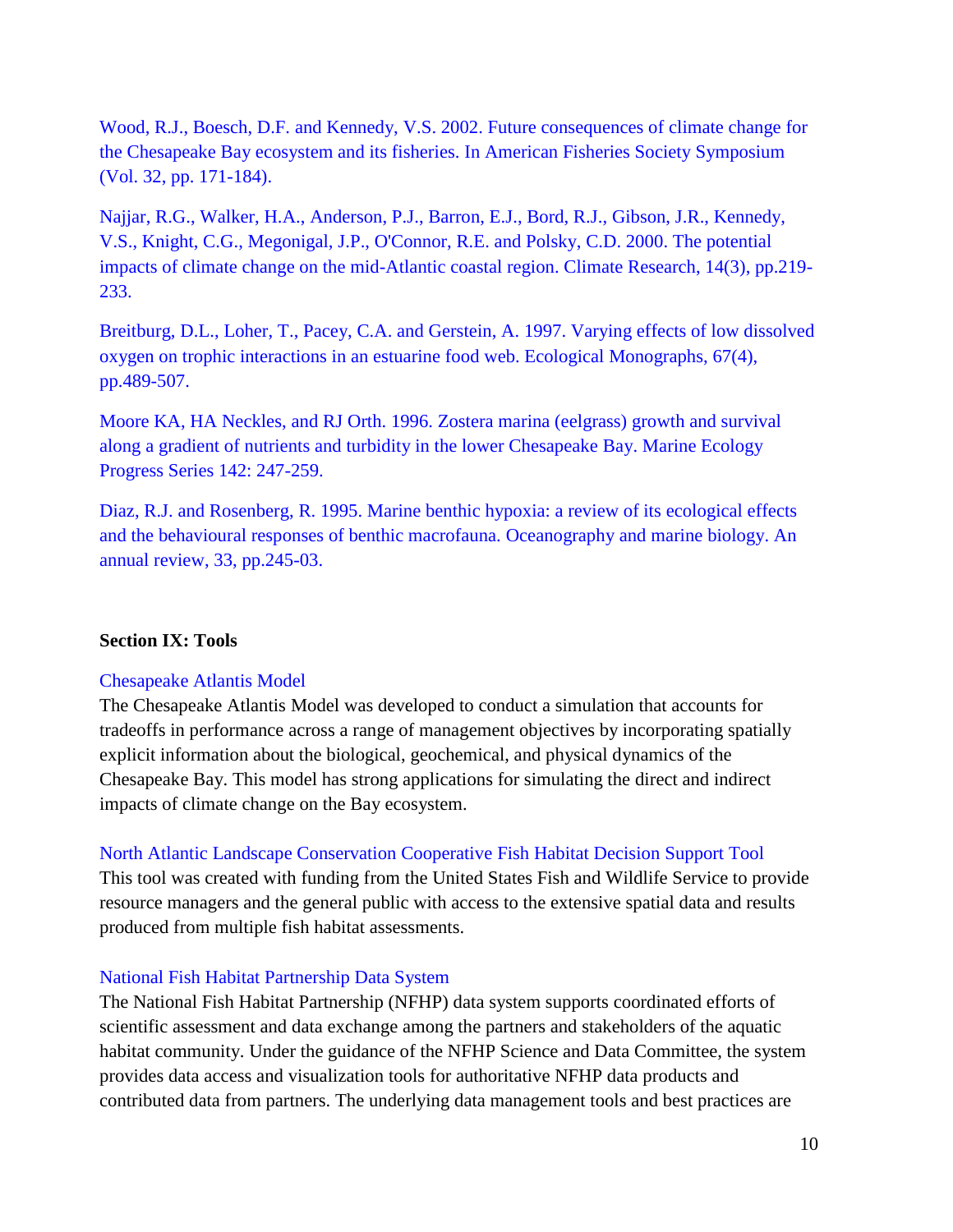the foundation enabling partners, researchers, and managers to access and use data now and in the future.

### [LandScope](http://www.landscope.org/chesapeake)

LandScope Chesapeake fills a need identified for a publicly accessible, watershed-wide land conservation priority system. Its purpose is to support collaboration among many partners in land conservation efforts throughout the region.

## Maryland [GreenPrint](http://dnr2.maryland.gov/land/Pages/Green-Infrastructure-Mapping.aspx)

The GreenPrint map displays targeted ecological areas (TEAs)—lands and watersheds of high ecological value that have been identified as conservation priorities by the Maryland Department of Natural Resources. It also displays information about four of Maryland's most active state-operated land conservation programs: Program Open Space - Stateside, the Maryland Agricultural Land Preservation Foundation, the Maryland Environmental Trust, and the Rural Legacy Program. GreenPrint offers a way to improve how these programs work together and assists in steering Project Open Space acquisitions to the TEAs. The TEAs were developed in 2008 and updated in 2011. This map shows the 2011 version of the TEAs, so some older acquisitions may not appear in the TEAs, even though they were acquired using the TEAs available at that time. The maps also display other protected land data for reference.

## Virginia [Coastal Geospatial and Educational Mapping System](http://www.deq.virginia.gov/Programs/CoastalZoneManagement/CoastalGEMSGeospatialData.aspx)

Virginia Coastal Geospatial and Educational Mapping System (GEMS) is a gateway to Virginia's coastal resource data and maps; coastal laws and policies; facts on coastal resource values; and direct links to collaborating agencies responsible for current data. It includes a growing inventory of water- and land-based natural resources, conservation planning tools, and planning examples that can be used to help to protect Virginia's coastal ecosystems. Additionally, this tool was developed to promote community involvement and environmental education.

## Virginia [Department of Conservation and Recreation](http://www.dcr.virginia.gov/natural-heritage/clinfo#dev) Conservation Lands Database

The Virginia Department of Conservation and Recreation digitally maps the boundaries for agency owned and managed state parks and state natural area preserves, the Commonwealth's state-wide Conservation Lands Database, and has grown to include state, federal, private, and locally managed lands and conservation easements.

## Virginia [Department of Environmental Quality Virginia Environmental Geographic](http://www.deq.virginia.gov/ConnectWithDEQ/VEGIS.aspx)  [Information System \(VEGIS\)](http://www.deq.virginia.gov/ConnectWithDEQ/VEGIS.aspx) Database

This application displays cross-media geographical features including petroleum release sites, solid waste facilities, 303D impaired waters, water-quality monitoring stations and more.